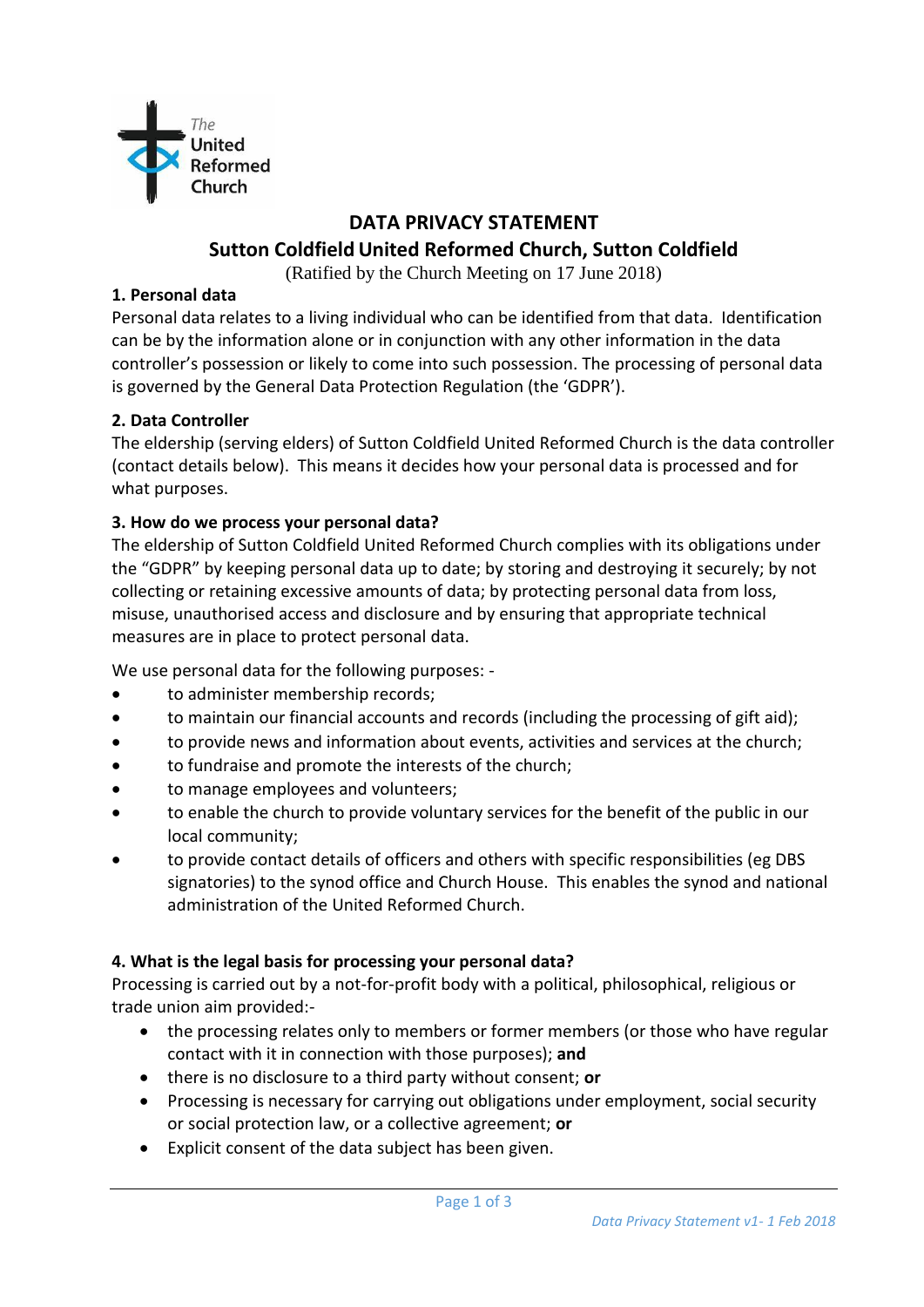#### **5. Sharing personal data**

**Your personal data will be treated as strictly confidential and will only be shared with other members of the church in order to carry out a service to other church members or for purposes connected with the church. We will only share your data with third parties with your consent.**

#### **6. How long do we keep data?**

1

We retain data on the following basis:

| <b>Record Type</b>                                                                                                     | <b>Retention Period*</b>                                                                                                                                            |
|------------------------------------------------------------------------------------------------------------------------|---------------------------------------------------------------------------------------------------------------------------------------------------------------------|
| Membership rolls                                                                                                       | Indefinitely                                                                                                                                                        |
| Members, adherents and friends<br>contact details                                                                      | 24 months after the last contact                                                                                                                                    |
| Junior Church roll                                                                                                     | until the child/young adult reaches the age of 21.                                                                                                                  |
| Junior Church contacts                                                                                                 | 24 months after the last contact                                                                                                                                    |
| Cradle roll                                                                                                            | Indefinitely                                                                                                                                                        |
| Gift aid declarations and<br>paperwork                                                                                 | 6 years after the calendar year to which it relates                                                                                                                 |
| <b>Registers of Marriage</b>                                                                                           | As required by the Registrar General                                                                                                                                |
| <b>Register of Baptisms</b>                                                                                            | Indefinitely                                                                                                                                                        |
| <b>Register of Funerals</b>                                                                                            | Indefinitely                                                                                                                                                        |
| Personal data relating to events for<br>which additional information is<br>gathered e.g., Church holidays and<br>trips | Disposed of immediately after the event unless anything has<br>occurred (e.g., an accident) which indicates that records should<br>be retained for a longer period. |
| Records of attendance of<br>children/young people and<br>helpers, e.g. Messy Church/Messy<br>Tots                      | Indefinitely for safeguarding purposes                                                                                                                              |
| Recordings of Church Services,                                                                                         | 24 months after the event - selected items retained for                                                                                                             |
| Photographs and videos of events                                                                                       | historical records                                                                                                                                                  |
| <b>Insurance Records</b>                                                                                               | Indefinitely                                                                                                                                                        |
| Safeguarding matters including<br><b>DBS</b> certificates                                                              | Indefinitely or until advised otherwise by authorities                                                                                                              |
| <b>Accident Books</b>                                                                                                  | 3 years from the date of the last entry (or, if the accident<br>involves a child/ young adult, then until that person reaches the<br>age of 21)                     |
| Complaints (non -safeguarding)                                                                                         | 3 years after resolution of complaint (unless further action is<br>anticipated)                                                                                     |
| Minute Books                                                                                                           | Indefinitely                                                                                                                                                        |
| Employee Records, relating to                                                                                          | 6 years after the date of termination of employment                                                                                                                 |
| current staff, former staff,                                                                                           |                                                                                                                                                                     |
| including details of employment                                                                                        |                                                                                                                                                                     |
| contracts, payroll records, etc.                                                                                       |                                                                                                                                                                     |
| Pension Records (money purchase)                                                                                       | 6 years after transfer or value taken                                                                                                                               |
|                                                                                                                        |                                                                                                                                                                     |